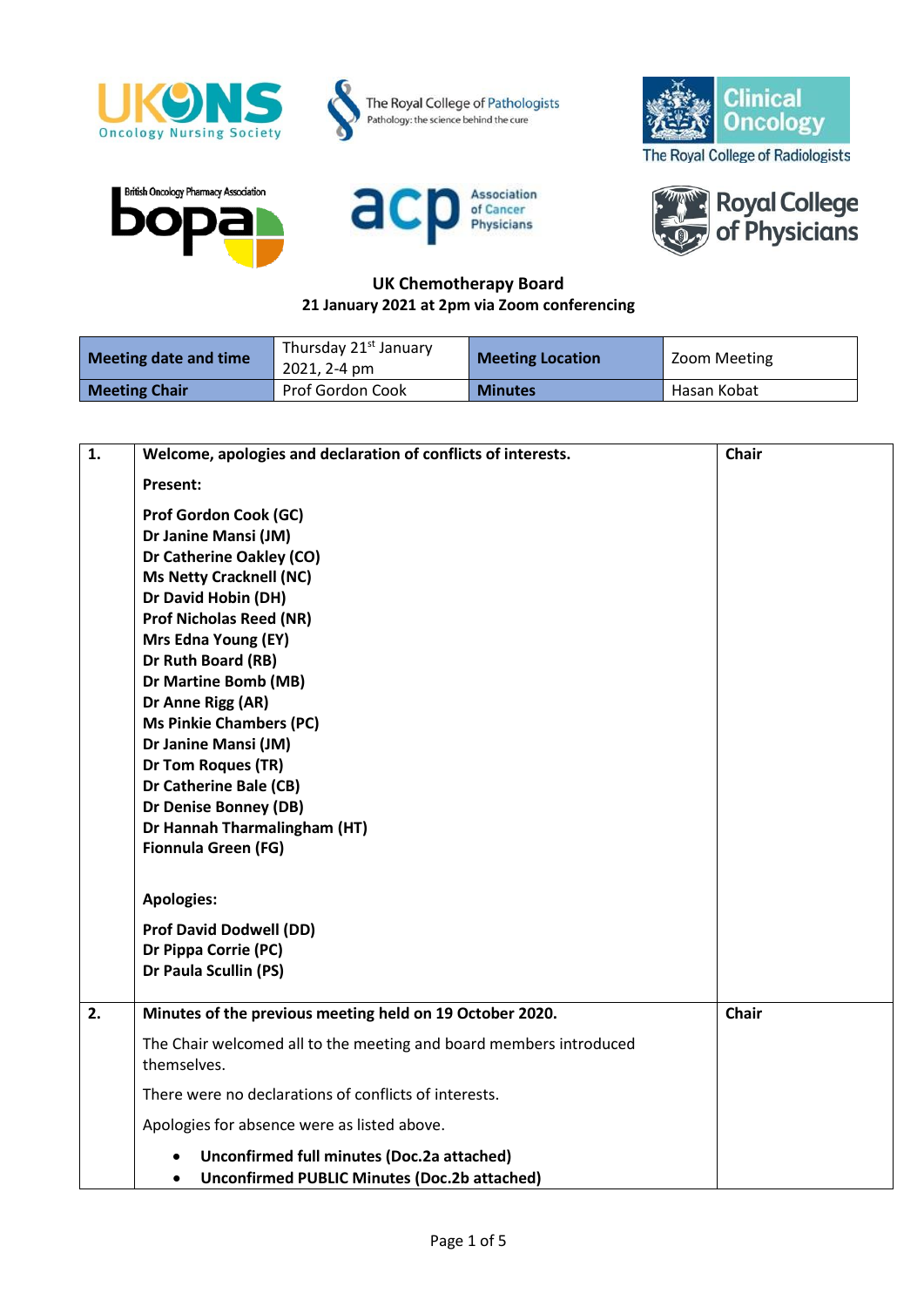|    | Page 5 of 9 to be changed to Dr Paul Ross instead of Rosper. Alison Shore who is                                                                                                                                                                                                     |              |
|----|--------------------------------------------------------------------------------------------------------------------------------------------------------------------------------------------------------------------------------------------------------------------------------------|--------------|
|    | secretariat of RCP to be removed from the distribution list.                                                                                                                                                                                                                         |              |
|    | Minutes were approved as a correct record of the meeting subject to the                                                                                                                                                                                                              |              |
|    | amendment of above.                                                                                                                                                                                                                                                                  |              |
| 3. | <b>Review of Actions</b>                                                                                                                                                                                                                                                             | <b>Chair</b> |
|    | 1) UKCB.33/20 JM completed the re-circulation of the document regarding the<br>modules to all members to get endorsement from their organisation.                                                                                                                                    |              |
|    | 2) UKCB.34/20 Dr Booney "Dr Bonney to explore whether the CCLG were going to<br>be a formal member of the Board or co-opted with the Head of CCLG." No<br>comments/achievement on this issue. Action: DH is also CCLG representative<br>which he will check the status of this item. |              |
|    | 3) Handover of Secretariat to BOPA and meeting dates in 2021. PC and NC will<br>jointly chair the next meeting. CLOSED                                                                                                                                                               |              |
|    | 4) UKCB.35/20                                                                                                                                                                                                                                                                        |              |
|    | "Members were urged to search google for the website so that the site could<br>move up in the google rank search. Members were also asked to add a link to the<br>website on their organisation website." This is completed. CLOSED                                                  |              |
|    | "The agenda item Refreshment of guidance for 30-day M and M workbook to<br>remain on the agenda for Dr Scullin to report back on." This is completed.<br><b>CLOSED</b>                                                                                                               |              |
|    | 5) UKCB.41/20                                                                                                                                                                                                                                                                        |              |
|    | "Governance and Committee Services Officer to add the logo to Version 2 of the<br>DPD testing document and pass to Ms Cracknell to upload to the UK<br>Chemotherapy Board website." This is completed. CLOSED                                                                        |              |
|    | "Representatives from Scotland, Wales and Northern Ireland should highlight the<br>DPD testing document to the relevant people within their regions." CB took it to<br>Wales, and it's been fully adopted.                                                                           |              |
|    | "Dr Mansi to raise the issue of the use of 5-FU with the UK Breast Cancer group."<br>- apologies from Dr Mansi. She has not done it yet. To roll over to next meeting.                                                                                                               |              |
|    | 6) UKCB.42/20                                                                                                                                                                                                                                                                        |              |
|    | "Dr Rigg to check where the request for data for the Chemotherapy Quality<br>Dashboard would have been sent to and inform Dr Board." First draft of data<br>being discussed on 5 <sup>th</sup> February RG meeting. AR will report next meeting.                                     |              |
|    | "Dr Oakley to confirm the launch date as the Board would host the link on the UK<br>Chemotherapy Board website." Document is being circulated among CRG. To be<br>hosted on UKCB website.                                                                                            |              |
|    | Currently setting up a national acute oncology group.                                                                                                                                                                                                                                |              |
|    | That document is ready and being circulated among CRG. They are very keen to<br>have a host site for that so If everyone here is happy to put it on our website,                                                                                                                     |              |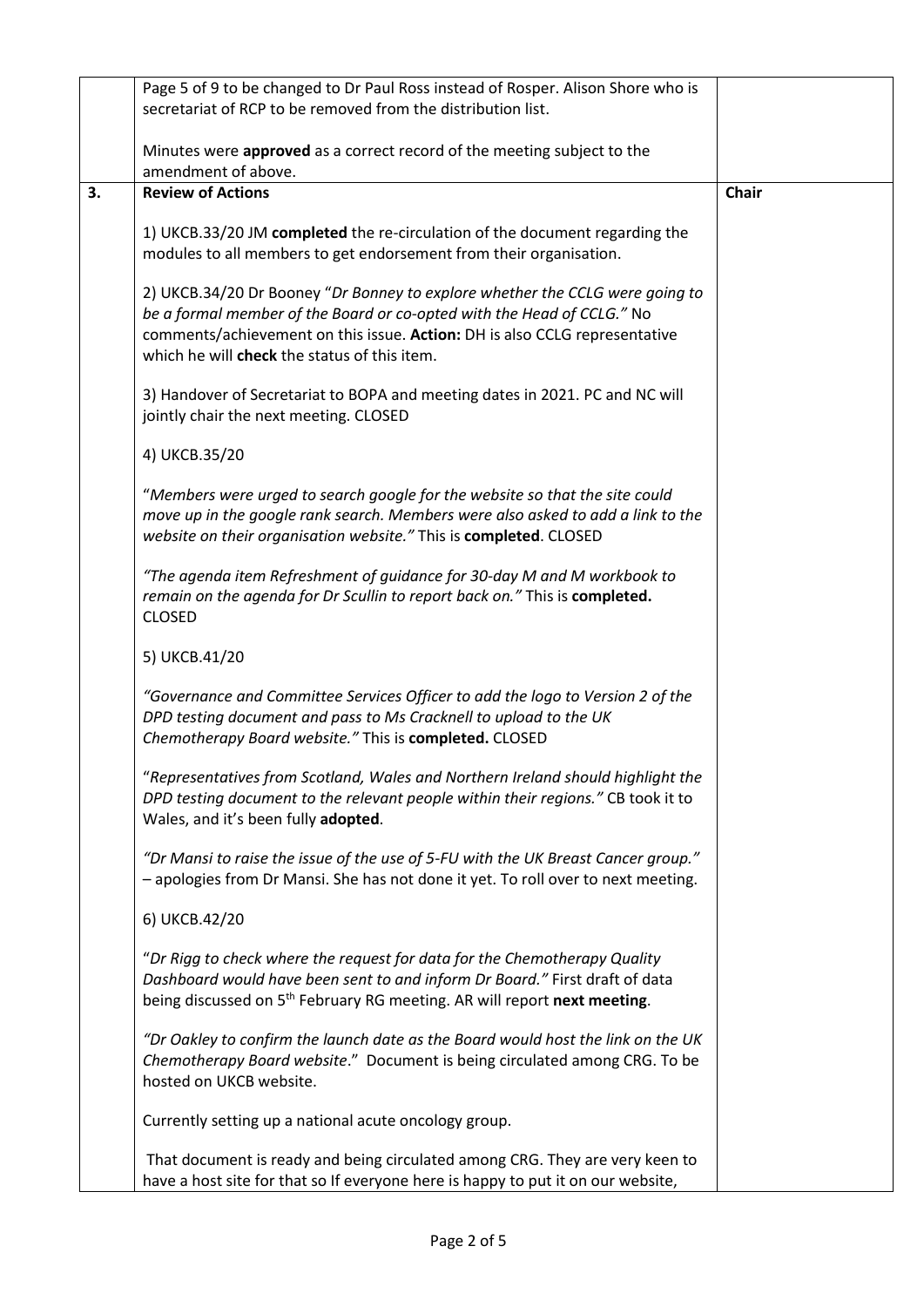|    | that would be very helpful.                                                                                                                                                                                                                                                                                                                                                                                                                                                                                                                                                                                                                         |                                                  |
|----|-----------------------------------------------------------------------------------------------------------------------------------------------------------------------------------------------------------------------------------------------------------------------------------------------------------------------------------------------------------------------------------------------------------------------------------------------------------------------------------------------------------------------------------------------------------------------------------------------------------------------------------------------------|--------------------------------------------------|
|    | "Ms Barrott to follow up to see if guidance documents can be made available via<br>general access." - RB - The triage tool is available now.                                                                                                                                                                                                                                                                                                                                                                                                                                                                                                        |                                                  |
| 4. | <b>Matters Arising</b>                                                                                                                                                                                                                                                                                                                                                                                                                                                                                                                                                                                                                              | <b>Chair</b>                                     |
|    | No further matters arising.                                                                                                                                                                                                                                                                                                                                                                                                                                                                                                                                                                                                                         |                                                  |
| 5. | Chemotherapy consent forms and related documents                                                                                                                                                                                                                                                                                                                                                                                                                                                                                                                                                                                                    | <b>Dr Janine Mansi</b>                           |
|    | E-consent working group set up.<br>Aim to provide framework for electronic consent. This will be discussed in the<br>national steering group and once agreed to UKCB.<br>Circulated summary sheet includes the updated Gynae SACT consent forms.<br>Melanoma, urology, head and neck, thyroid, colorectal and lung are in progress.<br>New AML will shortly be released. Haematologic and paediatric ones are being<br>worked on. Majority of the solid tumours are done. Alcohol statement has also<br>been added in the summary sheet. This is the working process.                                                                               |                                                  |
|    | Web analytics. The plan is to take England out which will enable nations to see<br>theirs clearly. There is a national lead for each tumour group.<br>Radiotherapy national consent forms are progressing. Plans to make chemo-<br>radiation consent form. Need joint working on this.                                                                                                                                                                                                                                                                                                                                                              |                                                  |
| 6. | <b>Chemotherapy Workforce</b>                                                                                                                                                                                                                                                                                                                                                                                                                                                                                                                                                                                                                       | <b>Dr Paula Scullin</b>                          |
|    | Action: PC to email PS to confirm who is leading on this agenda item.                                                                                                                                                                                                                                                                                                                                                                                                                                                                                                                                                                               |                                                  |
| 7. | <b>Chemotherapy Data</b>                                                                                                                                                                                                                                                                                                                                                                                                                                                                                                                                                                                                                            |                                                  |
|    | Public Health England (PHE) SACT dataset report                                                                                                                                                                                                                                                                                                                                                                                                                                                                                                                                                                                                     | <b>Dr Martine Bomb</b><br><b>Dr Pippa Corrie</b> |
|    | Dr Bomb updated the board on SACT data.<br>SACT Covid dashboard will be released.<br>All NHS staff will be able to access to internal NHS facing SACT Covid<br>dashboard. Will include information on activity across the tumour types<br>and drugs during 2020 by month and compared with the same month of<br>the previous year.<br>Lancet Oncology will publish impact of Covid in radiotherapy services<br>across the England using the SACT data.<br>PHE will be writing to trusts with the latest iteration of case mix adjusted<br>30-day mortality post-SACT with comparisons between trusts. GC to<br>work with PHE for haematology input. |                                                  |
|    | Refreshment of guidance for 30-day M and M workbook - update<br>National Institute for Health Research (NIHR) Summary Report<br>Presentation circulated with agenda. TR to organise one/two session(s)<br>between RCR and RCP to present the data on Covid and cancer.                                                                                                                                                                                                                                                                                                                                                                              |                                                  |
| 8. | Validity periods of Blood - update                                                                                                                                                                                                                                                                                                                                                                                                                                                                                                                                                                                                                  | <b>Ms Pinkie Chambers</b>                        |
| 9  | PC to lead consensus group about timing and thresholds which should be<br>tested on small tumour type to get consistency across country.<br><b>Education and on-going projects</b>                                                                                                                                                                                                                                                                                                                                                                                                                                                                  |                                                  |
|    |                                                                                                                                                                                                                                                                                                                                                                                                                                                                                                                                                                                                                                                     |                                                  |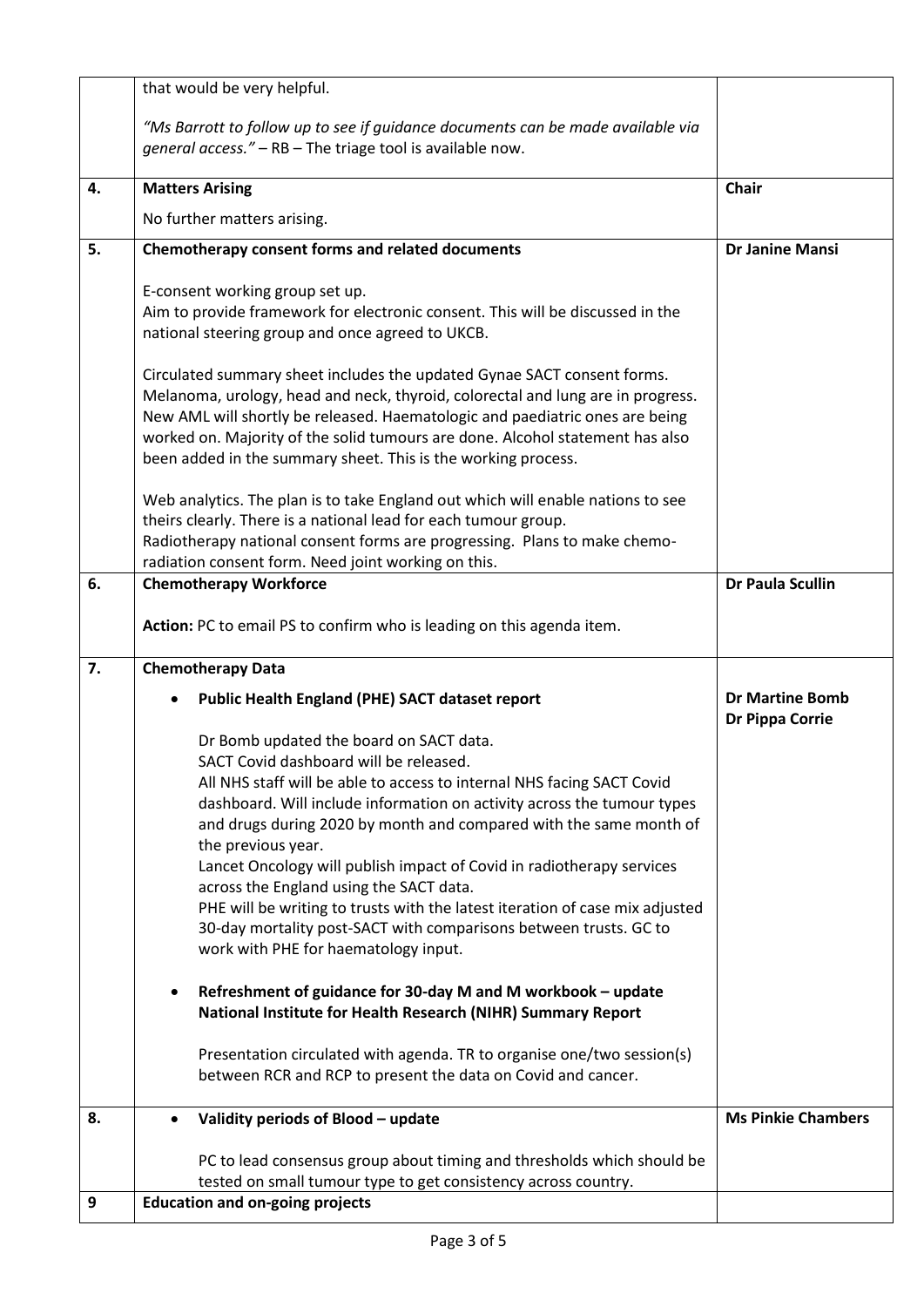|     | $\bullet$   | <b>SACT learning module</b><br>RCP not endorsed. Action: FDR Board to follow up in 2 weeks                                                                                                                                                                                                                                                                                                                                                                                                                              | Dr. Janine Mansi<br><b>Ms Pinkie Chambers</b><br><b>Ms Pinkie Chambers</b> |
|-----|-------------|-------------------------------------------------------------------------------------------------------------------------------------------------------------------------------------------------------------------------------------------------------------------------------------------------------------------------------------------------------------------------------------------------------------------------------------------------------------------------------------------------------------------------|----------------------------------------------------------------------------|
|     |             |                                                                                                                                                                                                                                                                                                                                                                                                                                                                                                                         |                                                                            |
|     | $\bullet$   | <b>Blood Sugar guideline</b>                                                                                                                                                                                                                                                                                                                                                                                                                                                                                            |                                                                            |
|     |             | PC and RB confirmed that the UK Chemotherapy board has approved this<br>guideline and is awaiting final approval from The Joint British Diabetes<br>Societies, RB and PC expressed their gratitude to Nalinie Joharatnam-<br>Hogan, who has led this work. Copyright was discussed by the group and<br>RB will investigate copyright statements with the RCR and JBDS.                                                                                                                                                  |                                                                            |
|     |             | <b>FAQ Covid vaccine</b>                                                                                                                                                                                                                                                                                                                                                                                                                                                                                                |                                                                            |
|     |             | PC mentioned that feedback was received after we endorsed it as a<br>group. Will form next version update.<br>Green book will be updated within two days.<br>New versions to be sent to parent organisation for information<br>tabulating the changes. To state in email: Please inform if you wish<br>endorsement to be removed based on these changes<br>The need for patient-oriented FAQ was discussed. Action: TR to<br>approach McMillan about how to take this forward concerning patient<br>and GP information. |                                                                            |
| 10  |             | <b>Items for Report</b>                                                                                                                                                                                                                                                                                                                                                                                                                                                                                                 |                                                                            |
|     |             | <b>Chemotherapy Clinical Reference Group</b>                                                                                                                                                                                                                                                                                                                                                                                                                                                                            | <b>Dr Anne Rigg</b>                                                        |
|     |             | Data that will be discussed at CRG is 30-day mortality, recorded incidence<br>forms for extravasation, proportion entered a SACT trial, planned<br>emergency admissions within 30-day of SACT and proportion of patients<br>with neutropenic sepsis who received antibiotics within 60 minutes.<br>CRG will meet again to discuss the SACT guidance.<br>NHS England looking at CAR-T cell therapy being led by haematology.                                                                                             | Dr Oakley                                                                  |
|     |             | There were not any questions on this item.                                                                                                                                                                                                                                                                                                                                                                                                                                                                              |                                                                            |
|     | $\bullet$   | <b>Acute Oncology Sub-Group</b>                                                                                                                                                                                                                                                                                                                                                                                                                                                                                         |                                                                            |
|     |             | Previously discussed.                                                                                                                                                                                                                                                                                                                                                                                                                                                                                                   |                                                                            |
| 11  |             | <b>UK Chemotherapy Board conference</b>                                                                                                                                                                                                                                                                                                                                                                                                                                                                                 | Chair/ members                                                             |
|     |             | Agreed for a virtual conference this year.                                                                                                                                                                                                                                                                                                                                                                                                                                                                              |                                                                            |
|     |             | To set up working group with a representation from each organisation.                                                                                                                                                                                                                                                                                                                                                                                                                                                   |                                                                            |
|     |             | <b>BOPA: Netty Cracknell</b>                                                                                                                                                                                                                                                                                                                                                                                                                                                                                            |                                                                            |
|     |             | <b>UKONS: Lisa Barrott</b>                                                                                                                                                                                                                                                                                                                                                                                                                                                                                              |                                                                            |
|     |             | RCP/ACP: Ruth Board / Janine Mansi                                                                                                                                                                                                                                                                                                                                                                                                                                                                                      |                                                                            |
|     |             | <b>RCR: Tom Roques</b>                                                                                                                                                                                                                                                                                                                                                                                                                                                                                                  |                                                                            |
|     |             | <b>RCP: Tim Littlewood</b>                                                                                                                                                                                                                                                                                                                                                                                                                                                                                              |                                                                            |
|     |             |                                                                                                                                                                                                                                                                                                                                                                                                                                                                                                                         |                                                                            |
| 12. | Governance: |                                                                                                                                                                                                                                                                                                                                                                                                                                                                                                                         |                                                                            |